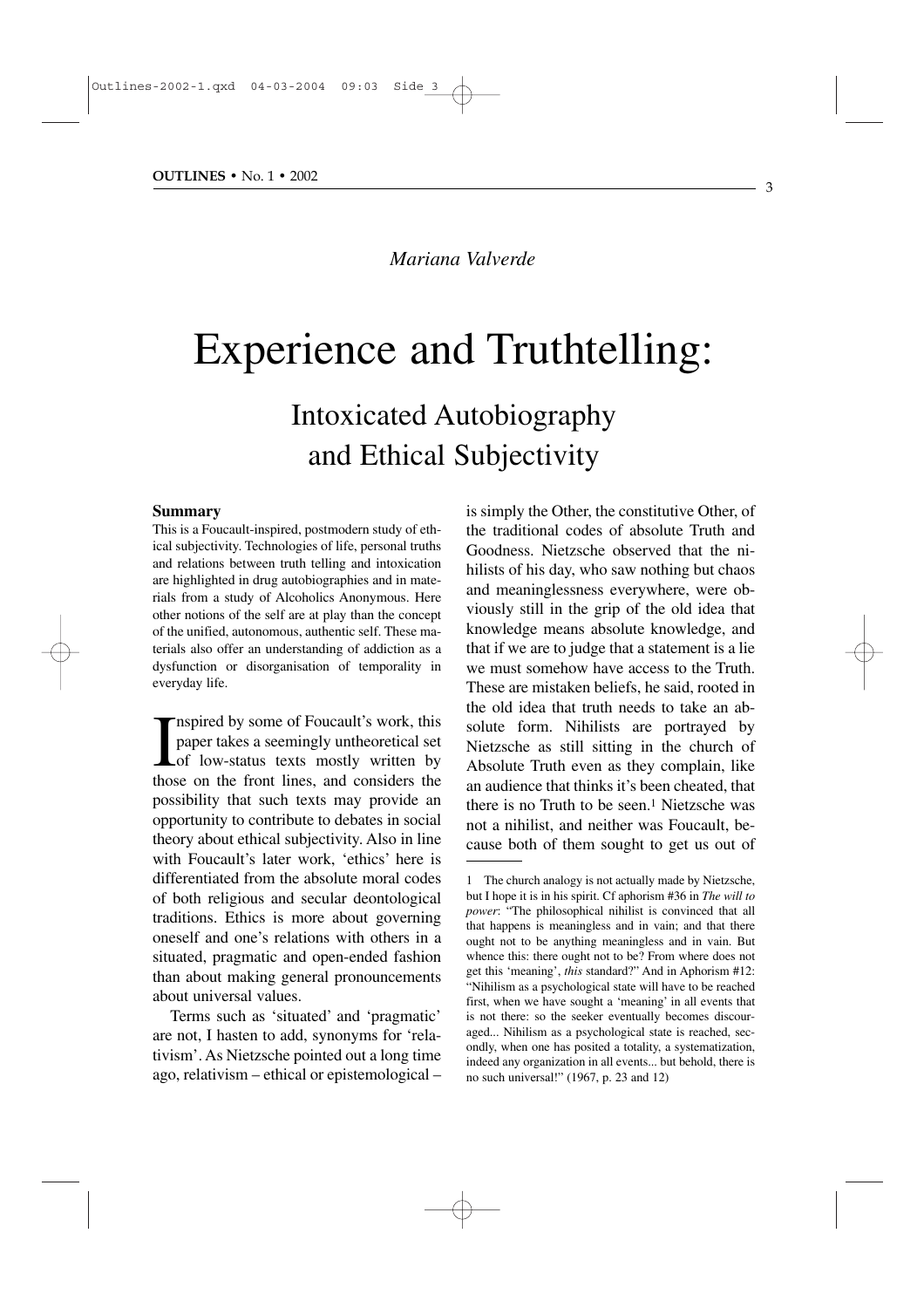### church altogether, to help us to stop arguing about whether one should cry or laugh about the loss of universal meaning and try instead to develop post-absolutist, post-universal opportunities for exploring both knowledge and conduct.

If grand narratives have become hollow, if grand Truth is nowhere to be found, there is more to do than simply argue about whether we should be happy about this or mournful. By paying attention instead to the small truths, the situated insights, that arise in particular situations, a different form for truth seeking may begin to appear on the horizon. Nietzsche has been dead for a century now: for us today, the challenge is, in my view, to go beyond the dichotomies of the late nineteenth century – Truth vs. relativism, God vs. moral chaos – and begin to explore ways of caring for one's integrity while fostering solidarity and responsibility that do not begin by presupposing that any of us has a privileged position above the fray from which we can make either negative or positive universal judgements (including universal judgements about procedure).

Foucault sought inspiration for his situated ethical reflections and experiments in Greco-Roman practices of the self, including writing practices such as the nightly examination of one's day fostered by the Stoics. He looked to the Romans and Greeks, I think, because he wanted to explore ethical practices that were neither moralistic nor psychological. In the work of Seneca, Galen, Plutarch, and a host of lesser known writers Foucault discerned some possibilities relevant to those of us who are no longer Christian, who are suspicious of neo-kantian legalistic normative codes a la Habermas, but who are equally suspicious of modern psychology's quest for an inner 'authentic' truth of the self.

The methodological decision to look at previously neglected low-status texts is of

### **Mariana Valverde:** Experience and Truthtelling

course not unique to Foucault. But, for the most part, those who have argued that we should learn from this or that 'minor practice'2 have usually claimed that X or Y should be counted either as "literature" or as "philosophy" – as when feminist thinkers in the 1970s and 1980s argued that a lot of 18th and 19th century women's writing had been unjustly excluded from the canon because of masculinist prejudices about what counts as Serious Writing. Foucault invites us to participate in the task of critiquing the canon in a different, more radical manner. Rather than claiming that a particular text or set of texts (autobiographical tales of intoxication, addiction, and recovery, in this case) should be regarded as Literary or Philosophical, he exposes the ways in which the work done on the front lines by those inventing, evaluating and trying out 'minor practices' has left a rich archive documenting, and often critically analysing, the main techniques of governance characterising advanced capitalist societies. The writings of those involved in inventing and building municipal sewers; the plans drawn by the pioneers of institutional architecture in the 19th century; the selfexamination practices developed in texts by minor Greco-Roman writers – these are some of the low-status texts, ignored by conventional intellectuals, that are explored and analysed in Foucault's numerous genealogies of modern governance.

From De Quincey's *Confessions of an Opium Eater* in the 1820s, through the writings of William Burroughs and Timothy Leary in the 1960s, to today's mass-market American recovery autobiographies, there is a large and diverse archive of texts describing and analysing experiences with sub-

 $\Delta$ 

<sup>2</sup> In ways that are consistent with Foucault's later work, Michel de Certeau (1984) has also explored how everyday minor practices can be mined for philosophical developments.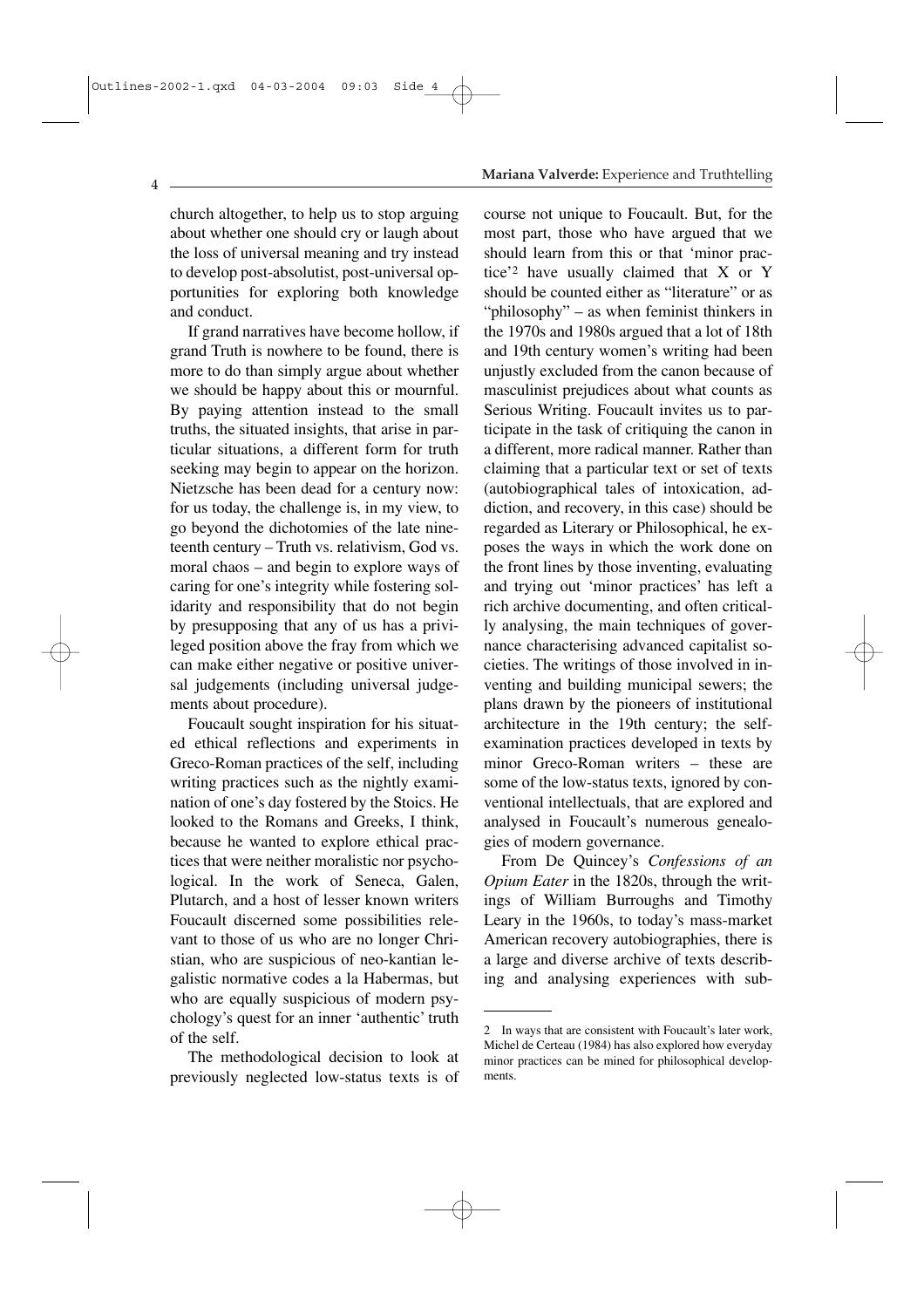stances and with activities associated with drugs, alcohol, and what is described as 'addiction'. It is my contention that examining different strategies used by writers of what I shall call "intoxicated lives"3 can shed some new light on the philosophical question of what has been called personal truth, as distinct from objective scientific truth. This question of personal ethical truth is as old as Socrates; but it is being asked and answered in different ways in our own day – in lowstatus cultural sites as much as in academic theory. Academic philosophy is increasingly irrelevant even to the educated elite: the pursuit of life's "big questions" has been largely relegated to the self-help shelf, the popular women's magazine, the peer support group, the TV talk show – and the paperback autobiography.

Those of us with training in postmodern thought have generally ignored the kind of texts that I have been reading lately. And when their ubiquitous presence on bestseller lists has forced us to pay attention to them, our reading of personal stories of intoxication, addiction, and recovery has been one dimensional and snobbish. Highbrow culture has always expressed contempt for popular, lowbrow culture in a knee-jerk reflex manner: But the snobbish dismissal of popular genres by the academy that goes back to Plato's nasty comments about both poetry and sophistry has acquired new force today by being articulated with a specifically postmodern theory that dismisses the texts considered here, a priori, as 'confessional narratives'.

For those of you not familiar with postmodern theory, let me say a word about how the flag of theoretical sophistication is waved so as to dismiss all popular autobiography. Postmodern theorists differ greatly in their analytical tools and strategies of interpretation; but one thing they share is a great suspicion of two terms routinely taken for granted in most popular autobiography: 'the self' and 'experience'. Borrowing from Foucault's genealogy of the invention of 'man' in the 18th century, from Derrida's deconstruction of the purposeful author, and more generally from Nietzsche's demolition of 'the subject' and his delusions of grandeur, postmodern thought constructs itself as sophisticated precisely by ridiculing the belief in the existence and importance of 'the true self' that is the basic presupposition of much autobiography. Theorists reason as follows: If the self is just a grammatical effect, as Nietzsche taught us, then isn't it a delusion to devote years to practices of self-discovery, whether these involve 'exotic' travel, transcendental meditation, romantic adventures, or experimentation with drugs? And if 'the self' is but a grammatical effect and/or a western myth, then how can there be such a thing as 'authentic' experience? Isn't experience always culturally constructed, in the same way and with the same codes that construct 'the self' of that authentic experience? Don't truth-telling practices featuring the 'real' self in fact construct the very selves that autobiography claims to reveal or disclose? From Foucault to Derrida to Lacan to Slavoj Zizek, a vast body of academic theoretical work suggests that those who go to twelve-step groups or listen to the advice given in TV talk shows are hopelessly caught up in the passé humanist myth of the self-identical, coherent, free, autonomous subject. Those who use words like 'authenticity' and 'self' unselfconsciously are wallowing in the deepest shadows of the humanist cave. They could learn from us philosophers if they tried hard, but there is nothing we can learn from them.

<sup>3</sup> Addiction autobiography is a smaller subset within the larger genre of intoxicated autobiography. Psychedelic literature, for example, is about intoxication but often eschews the categories and narratives of addiction, recovery, and sobriety.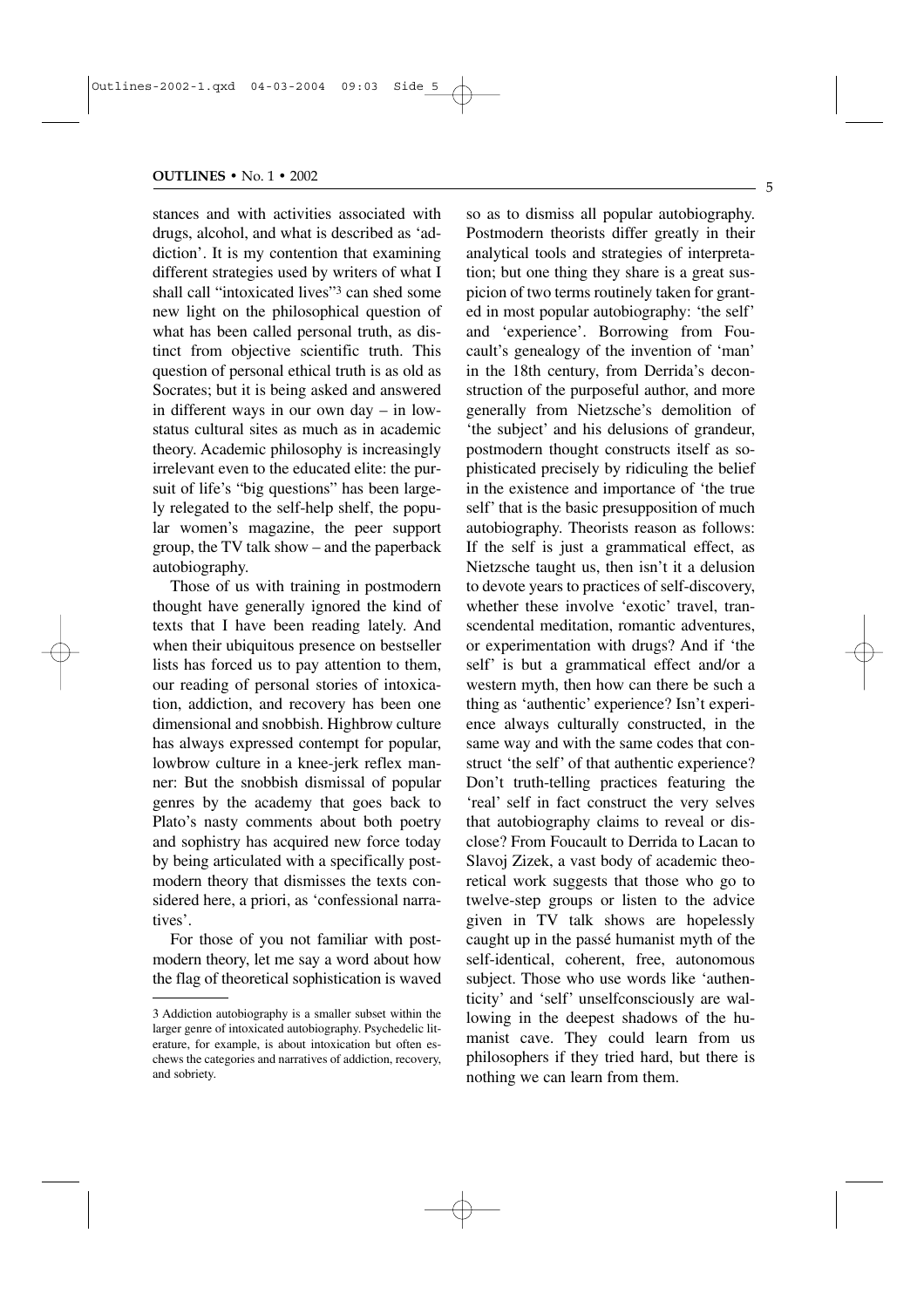As part of a book on alcoholism and its management, I undertook a small ethnographic work among Alcoholics Anonymous (Valverde, 1998; Valverde and White-Mair, 1999). Through this for me novel research, I was surprised to learn that, whatever the explicit theory, the practices of AA groups in the Toronto area did not necessarily uphold the standard modernist unified theory of 'the self'4. A brief example will suffice to give some sense of my project. While attending AA group meetings, I realised that the telling of one's whole story was only one of the speech modes used at meetings, and in many meetings this was limited to the initial speaker. Other participants did not generate a coherent narrative of excess and eventual recovery, or of sin followed by salvation, preferring to use their time to discuss, in a lowkey, often self-deprecating manner, how a particular slogan or step might be useful to them, pragmatically, to deal with a particular situation. At many meetings, much more time was spent discussing what the semantically vacuous injunctions "Easy does it" or "One day at a time" might mean in a particular person's practice than telling confessional tales. Through discussions of tactics for remaining sober or getting sober again after 'a slip', AA members developed an ad hoc, usually implicit, theory of the self as a contingent aggregate or vector sum of diverse practices of self – a low-level theory promoting not what Adorno called "the jargon of authenticity", but on the contrary, the empiricist and pragmatist tradition that goes from David Hume to Gilles Deleuze, the tradition that sees 'the self' as a mere label for "a bundle of perceptions", habits, and forces (see Deleuze, 1991).

### **Mariana Valverde:** Experience and Truthtelling

To follow this up beyond Alcoholics Anonymous, and beyond alcoholism, I decided to explore the world of popular ethical practices of self through published written accounts, rather than through more ethnography. I have only sampled the vast literature on experiences of drugs and alcohol, so my comments here are preliminary; but I have read enough to be able to tell you that there is more than one theory of 'the self' that emerges from this literature. Some autobiographical tales of drugs and alcohol do fit the classic Foucaultian 'confession' – that is, the set of techniques of self by which individuals are enjoined to 'find' and to describe their true selves and to then engage in self-normalisation, thus 'making up' the very self that is supposedly revealed through confessional narratives. But other first-person tales do not fit the 'confessional' model at all, employing different theories and practices of the self, often in an ad hoc, unsystematic manner.

### **Truth telling and ethical inventiveness**

In looking for analytical tools to help me to understand those dimensions of addiction and intoxication autobiographies that go beyond or even challenge the confessional relation and the utopia of personal authenticity, the text I have found most illuminating is a set of lectures given by Foucault at the end of his life at Berkeley, under the general title of "Parrhesia" – a Greek term that has a rich set of political meanings, but which for my purposes I will translate narrowly as 'truthtelling', since I am interested only in the ethical dimension of this concept.

Foucault, who as a Parisian intellectual would never have dreamed of exploring the ethical resources of pop culture and self-help books, chose to undertake an exploration of

<sup>4</sup> An influential book arguing that support groups in the AA tradition presuppose and promote the unified 'self' critiqued by Foucault and other contemporary theorists is Plummer (1995).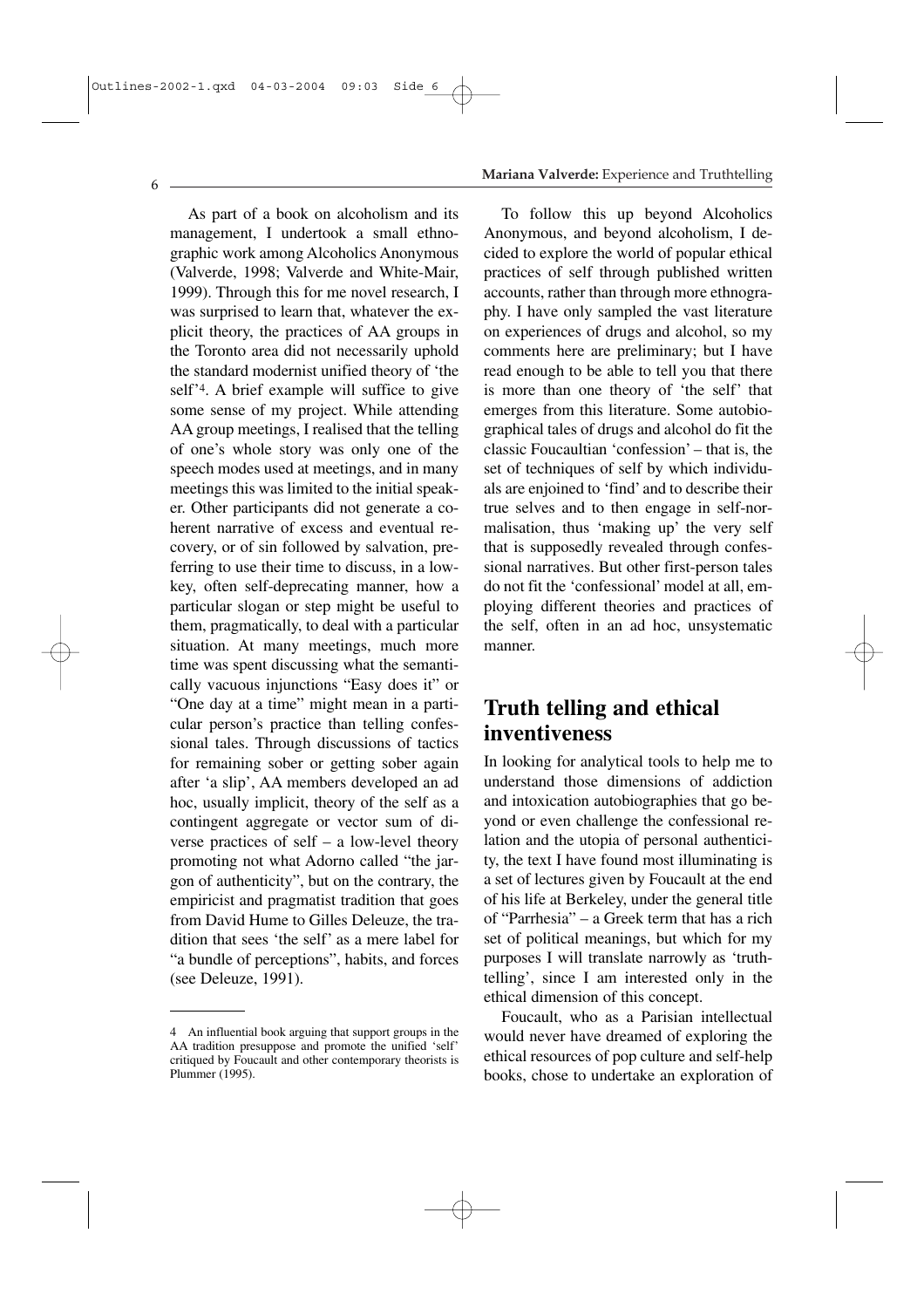Greek and Roman ethics to see whether, in our own present, it is possible to think about ethics without presupposing or constructing a deep self. The literature he explored included some bits of Aristotle and other major philosophers; but the bits of interest were not the Metaphysics but rather the (to philosophers) incidental comments on such things as dietary practices or tips on how to change one's sleeping habits.

With the rise of Christianity, a term arose that came to retrospectively gather some of the techniques of life (*techne tou biou*) developed in advice books, diaries, scrapbooks of quotes collected from other authors, ethical reflections, and a host of other 'minor', non-philosophical textual practices: this term was "spiritual exercises". Foucault's friend and colleague Pierre Hadot helped his non-classically trained friend to consider the significance and usefulness, for our particular present, not so much of specific Greco-Roman philosophies but rather of certain practices and techniques that were widely shared across competing philosophies, and which provided the pragmatic basis for their development. Hadot's own work (1995) suggests that the most important thing that we should learn from studying these ancient sources is not this or that idea but rather the more general lesson that philosophy was then "a way of life", a set of skills for living reflectively, for leading the examined life.

In keeping with Hadot's reconstruction of the ethical, practical basis of Greco-Roman philosophies, this is how Foucault (1983) formulated his interest in these diverse, nonsystematic texts: "In all of these different [spiritual] exercises, what is at stake is *not* the disclosure of a secret which has to be excavated from out of the depths of the soul. What is at stake is the relation of the self to truth or to some rational principles."

Here, 'truth' does not mean either scientific truth or absolute moral truth: it is an always embodied and always relational, uniquely human truth – the truth invoked in the old phrase "truth-telling". The truth teller is of course an old dramatic standard character: the person, often a mysterious stranger, who appears in order to make the audience see how the other characters are deluding themselves. This truth teller isn't necessarily someone who has some Superman vision or expert knowledge. Greek tragedies had their oracles, and Shakespearean theatre has its witches, and these of course had supernatural knowledge. But the form of truth-telling I find most relevant to the writing of intoxicated lives is that which does not require an oracle or expert, that which is purely relational. An ordinary person can function as a truth teller without having prophetic qualities, but rather through participating in a particular triangular relationship linking him or her, the characters, and the audience. Sometimes the truth teller addresses the characters, enjoining them to look deeper into themselves, usually unsuccessfully. At other times, however, the truth teller is ignored or dismissed by the characters, who go on perpetuating their delusions while the audience becomes wiser. The various forms of truth telling are thus varieties of the dialogical relationship, if you like to use Bakhtinian terms, or situated three-way interactive social relations, if you prefer sociological language.

Drug autobiographies routinely deploy the dramatic device of truth telling. Sometimes the drug user is presented as someone who, when under the influence, becomes free to tell truths (about the world or about the self, or both) that he/she would normally keep unvoiced or even unthought. At other times, there is less emphasis on the subjectivity of the user. It is the drug itself that is said to more or less automatically 'open the doors of perception' – as William Blake famously put it, in a phrase reiterated in the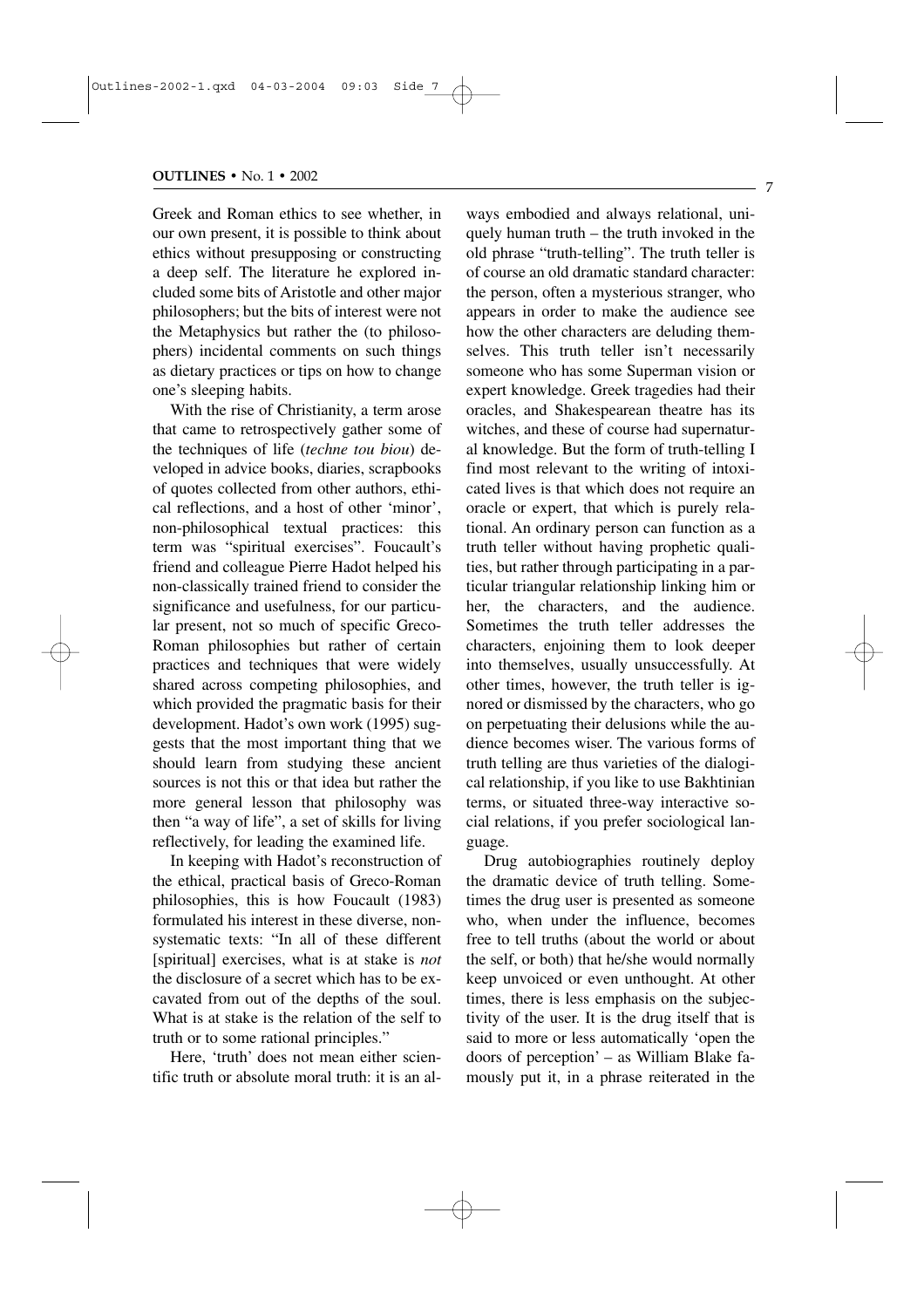name of the rock band The Doors and in Aldous Huxley's 1954 book with that same title.5 The 'doors of perception' genre uses drug taking experiences as a hammer to beat up on social conventions, conventions which are regarded in Romantic fashion as deceptive, tradition-bound, superficial, and fundamentally untrue. Huxley, typically, warned that "we must discover, and discover very soon, new energy sources for overcoming our society's psychological inertia, better solvents for liquefying the sludgy stickiness of an anachronistic state of mind."6

In contrast to the 'doors of perception' trope, in which certain substances act as magic keys to a higher level of reality, much of the first-person literature on drug use being written today invokes the opposite view, namely that taking certain substances impairs our vision and leads inevitably into lies and self-deception.7 This is the 'sobriety as truth' perspective promoted not only by Alcoholics Anonymous but also by today's health-conscious middle-classes, who drink far less hard liquor and beer than the previous generation, smoke a great deal less than their parents and their working-class neighbours, and whose quest for excitement and mind-blowing experiences is more likely to take the form of 'extreme sports' than drug experimentation (Simon, 2001).

The psychedelic, doors-of-perception trope and the sobriety/health model of the self function as cultural opposites, as either/or al-

### **Mariana Valverde:** Experience and Truthtelling

ternatives; but they share a fundamental assumption. In both paradigms, drugs are presented as having a privileged role in the process of truth telling. Given the crucial importance of all types of truth seeking in our society, it is thus perhaps not surprising that tales of intoxication and addiction, which in our culture are inextricably bound with either gaining the truth (in the Romantic/psychedelic model) or with losing it (in the sobriety paradigm) have had and continue to have a popularity that is not necessarily related to the popularity of the substances themselves. Either positively or negatively, a privileged connection is established in these texts between drug taking and truth-telling.

"Truth-telling" is an open-ended activity that is part of specific social interactions. Unlike the scientific method, it is not a formally defined means to a static end. It is a process whose value is intrinsic. Unlike the philosophy of science, 'truth-telling' asks *not* how people have determined whether statement X is true or not but raises rather the following questions: "what are the moral, the ethical, and the spiritual conditions which entitle someone to present himself as, and to be considered as, a truth-teller? About what topics is it important to tell the truth? What are the consequences of telling the truth?"

In the lectures given at Berkeley in 1983, from whose conclusion the above quotes are taken, Foucault tells us that 'parrhesia' was important to the Greeks because different kinds of human relationships were governed through truth telling. Of key importance to Athenians was the political meaning of parrhesia as 'free speech'. Free speech was seen as the essence of democracy; but just as often, or perhaps even more often, it was associated with demagogues seizing control of the polis by verbally seducing the crowd, and thus provoking crises in democratic institutions. But the term parrhesia also had

<sup>5</sup> A good selection of 'doors of perception' accounts is found in Jay (1999).

<sup>6</sup> A Huxley, 'Culture and the individual', excerpted in Jay (op. cit., 322-23).

<sup>7</sup> The recent movie *Traffic* promotes this general view: but interestingly, on the south side of the US-Mexico border the corrupting effects of drugs are presented sociologically – as political corruption – whereas on the northern side the effects are confined to the individuals and neighborhoods involved in drugs. In the US, the drug users lie, but the political system is (largely) uncorrupted; in Mexico, however, it is the system that is deceptive, not individuals.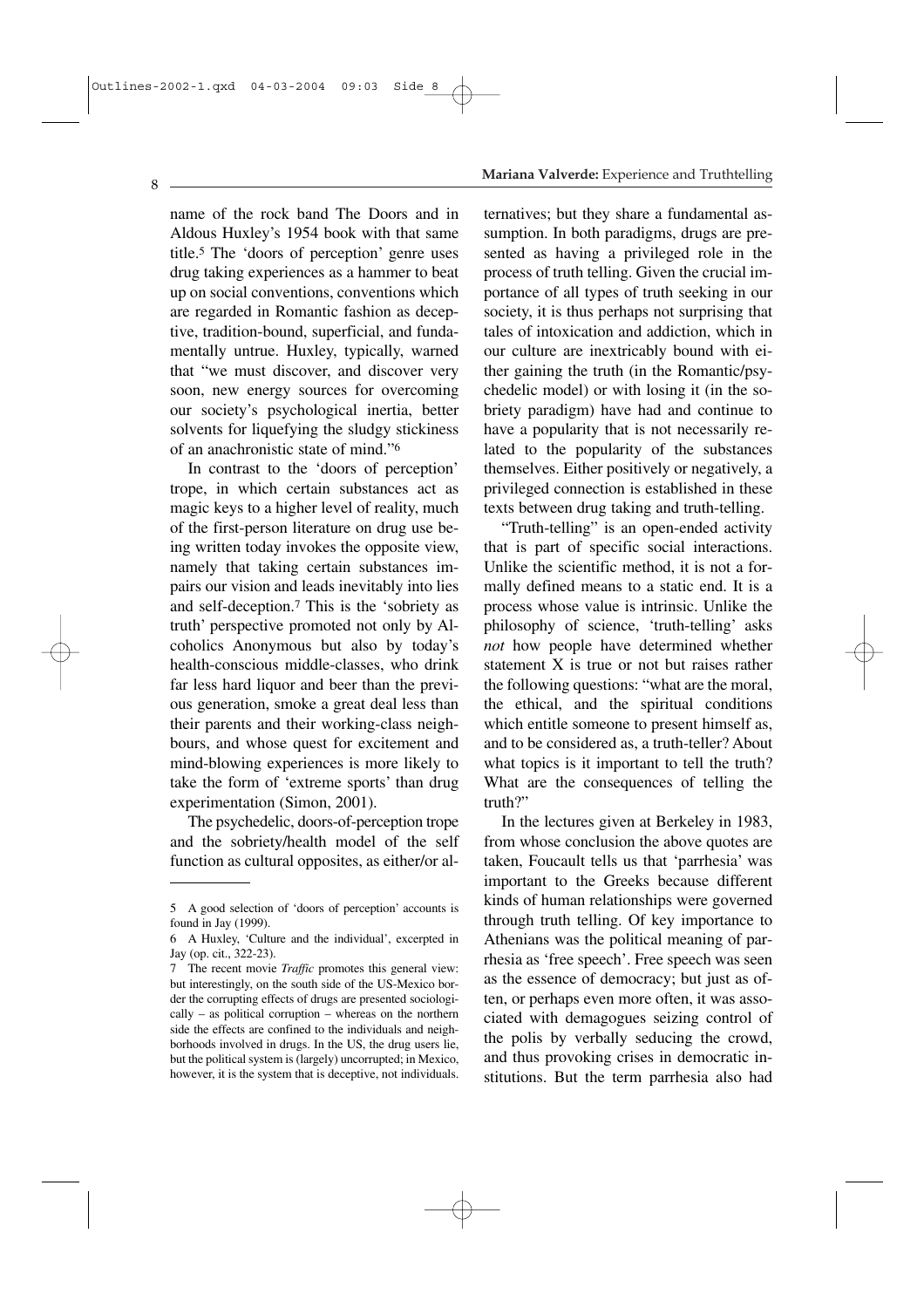(and has) a less political, more ethical meaning, and this is the one that concerns me here. A question asked by the Greco-Roman writers read by Foucault, and which many drug autobiographies also ask, is the following: how do we know that we are telling ourselves the truth about ourselves? When we look inward and engage in the practices of self-examination that began with the Greeks, were modified in a more judgmental direction by both Catholic and Protestant religious practices, and continue today in selfhelp manuals and support groups, we seek a certain truth that is not scientific. We seek a personal, ethical truth that is true in respect to our particular circumstances and biography rather than absolutely true. But the problem that haunts all autobiography is that even with the best intentions, with complete sincerity, we cannot always be sure that we are telling the truth. Freud of course gave us a whole theory to explain the absence or the difficulty of truth-telling; but Foucault, as part of his long quest to open up a post-psychoanalytic and more generally a post-psychological future, ignores this potential resource and concentrates instead on the less 'deep', more pragmatic and practical techniques of self of Greco-Roman writers, particularly the Stoics.

### **Friendship and mentoring as techniques for truth telling**

One technique of truth-telling, or more precisely a technique for monitoring and as it were 'auditing' the truth telling process, is that advocated by Plutarch. Plutarch emphasises that self-love implies self-flattery (what Alcoholics Anonymous calls 'grandiosity'), and thus leads us away from truth even when we are fully sincere and authentic. "It is because of this self-love that everybody is himself his own foremost and greatest flatterer" (Plutarch quoted by Foucault). The remedy for self-flattery is to be found in a good friend, a true friend who is constant, who is not moved by his own self-flattery or his own self-interest, and who can thus be trusted not to give advice but to be what in English is called "a sounding board" – someone to whom we can talk, who will mostly listen quietly, and who will only stop us when we go off into self-flattering untruths.

This theme of friendship as the key technology for the truth-telling necessary for an ethical life is of course extremely well developed in both high culture (from Aristotle to Montaigne) and in popular culture, from the detective story to Hollywood 'buddy' films. But perhaps more relevant to the study of twelve step groups and recovery generally is the fact mentioned by Foucault in this same text, namely that some Greco-Roman writers advocate finding a person who is a good sounding board precisely because he is *not* a friend in real life.

In Plutarch, Seneca, and the tradition which derives from Socrates, the parrhesiastes always needs to be a friend. And this friend relation was always at the root of the parrhesiastic game. As far as I know, for the first time with Galen, the parrhesiastes no longer needs to be a friend. Indeed, it is much better, Galen tells us, that the parrhesiastes be someone whom you do not know in order for him to be completely neutral. A good truth-teller who gives you honest counsel about yourself does not hate you, but he does not love you either. A good parrhesiastes is someone with whom you have previously had no particular relationship. But of course you cannot choose him at random. You must check some criteria...

This will remind those of you familiar with AA of that key institution, 'the sponsor': someone who acts as a sounding board and who helps you to find your own truth without preaching – and who is neither a professional therapist nor a good friend in the rest of your life. A technique developed in the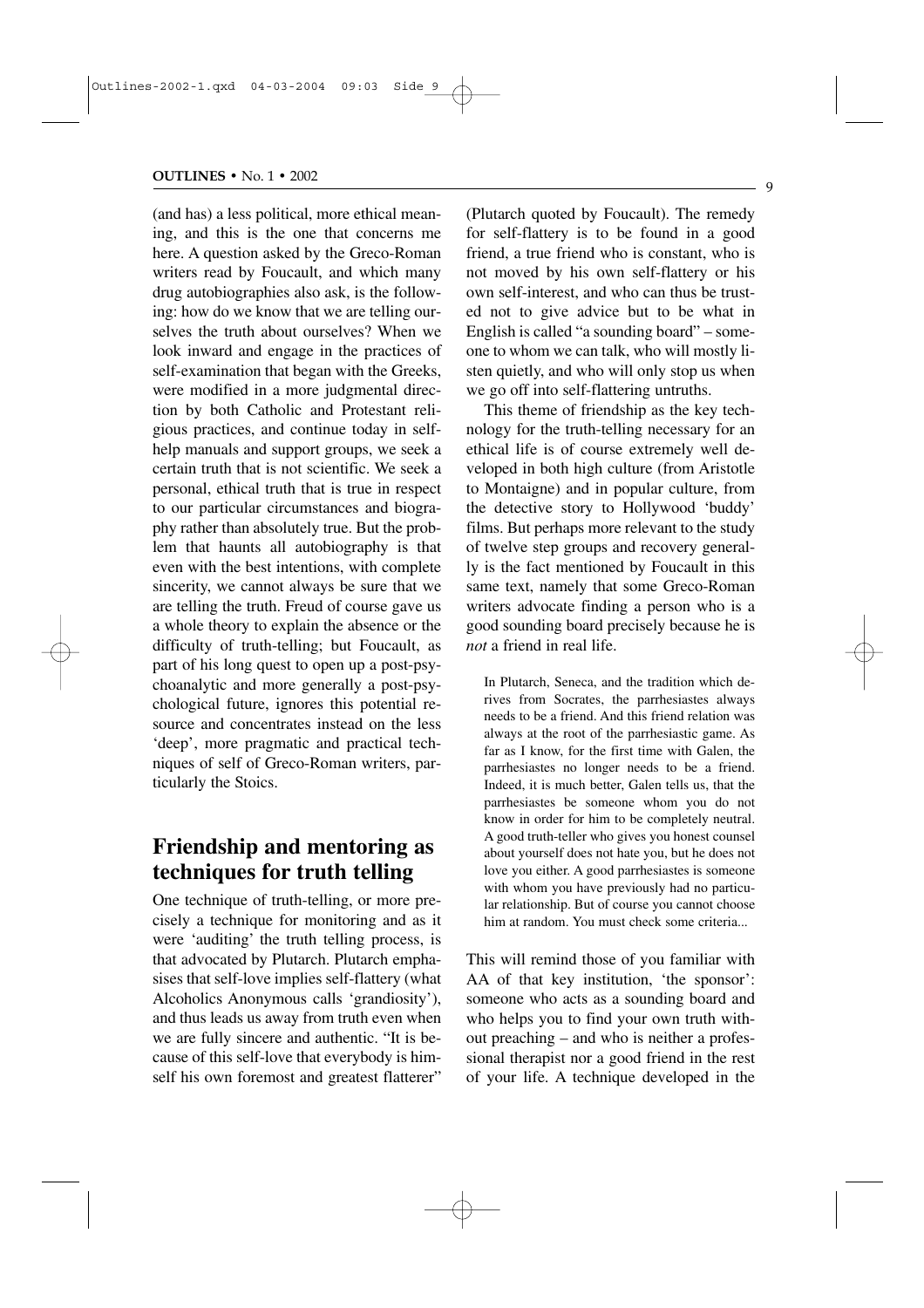#### **Mariana Valverde:** Experience and Truthtelling

context of 'recovery' would thus appear to invoke or re-enact some rather venerable ethical practices, namely, the relation between oneself and one's personal truth-teller described in Greco-Roman ethical writings.

It would be possible to go on from here to investigate other ethical practices that facilitate the work of narrating one's intoxicated life and one's reflections upon this life, considering their possible or actual antecedents in various ethical practices for everyday life from the Greeks onward. But the example of the 'sounding board' or sponsor will perhaps suffice to indicate how such an investigation might proceed.

### **'The king of liars and the frankest truth-sayer': the paradoxes of intoxicated truth telling**

Whatever the specific techniques used for promoting truth telling – therapy sessions, talking with friends, phoning a less personally invested sponsor – there are a number of recurring epistemological moves commonly made in autobiographical accounts of drug and alcohol use. Putting the question of specific techniques of truth telling aside, let us now consider the various relations between truth and intoxication constructed in this literature.

Two insights have emerged from what I have read thus far. The first challenges the vulgar-Foucaultian postmodern belief that all popular autobiography reiterates the modernist myth of the unified self. What I have found is that narratives of intoxication simultaneously uphold and undermine the conventional modern narrative of the deep, essential, psychological self.8 Admittedly, the dominant theme of addiction memoirs – though not of all intoxication writing – is that we must find our own true self first, and that only then we will become sober, regain self control – and 'therefore', the story goes, get rid of illusion. This is the standard North American jargon of authenticity.9 A recent example, unusual in invoking 'sex addiction' as a psychological fact, is Sue Silverman's memoir *Love sick* (2001).10 Its fundamental assumption is that the cure for the condition of sex addiction involves dealing with the adult consequences of childhood traumas by uncovering the 'true' inner self that has been buried under the false self that the author calls "addictgirl". This is done in order to 'freely' take up the traditional wife role rather than sleeping around with unknown, risky men.11 In this book and countless similar others, we see the familiar North American narrative of the 1990s female self. The deepest truth about the female self is sexual abuse; hence, disclosing this truth is the necessary precondition of curing eating disorders, drug addiction, self-destructive behaviours, and all other forms of unhappiness and untruth. Domesticity – in *Love sick* graphically depicted in the first impossible and later joyful task of preparing a good hot dinner for one's husband – then appears not only as 'safe' and sensible but also as truthful.

Despite the great cultural power of 'sobriety' tales in which personal truth ends up coinciding with social norm, many addiction

 $10$ .

<sup>8</sup> An erudite account of the philosophical antecedents and context of the 'deep', authentic modern self is found in Charles Taylor (1989).

<sup>9</sup> Theodor Adorno (1973) invented the phrase 'jargon of authenticity' to critique Jaspers and existentialist ethics generally, but today the phrase is of obvious relevance to twelve-step narratives of addiction and recovery.

<sup>10</sup> See also the web site of "Sex and Love Addicts Anonymous (SLAA)"

<sup>11</sup> Not all self-diagnosed sex addicts prescribe traditional marriage as their cure; there is some admixture of feminist discourses on sexual autonomy in some of the discussions of 'sex addiction' found in women's magazines (e.g. a feature article in *Jane*, Nov. 2001) and on the SLAA web site.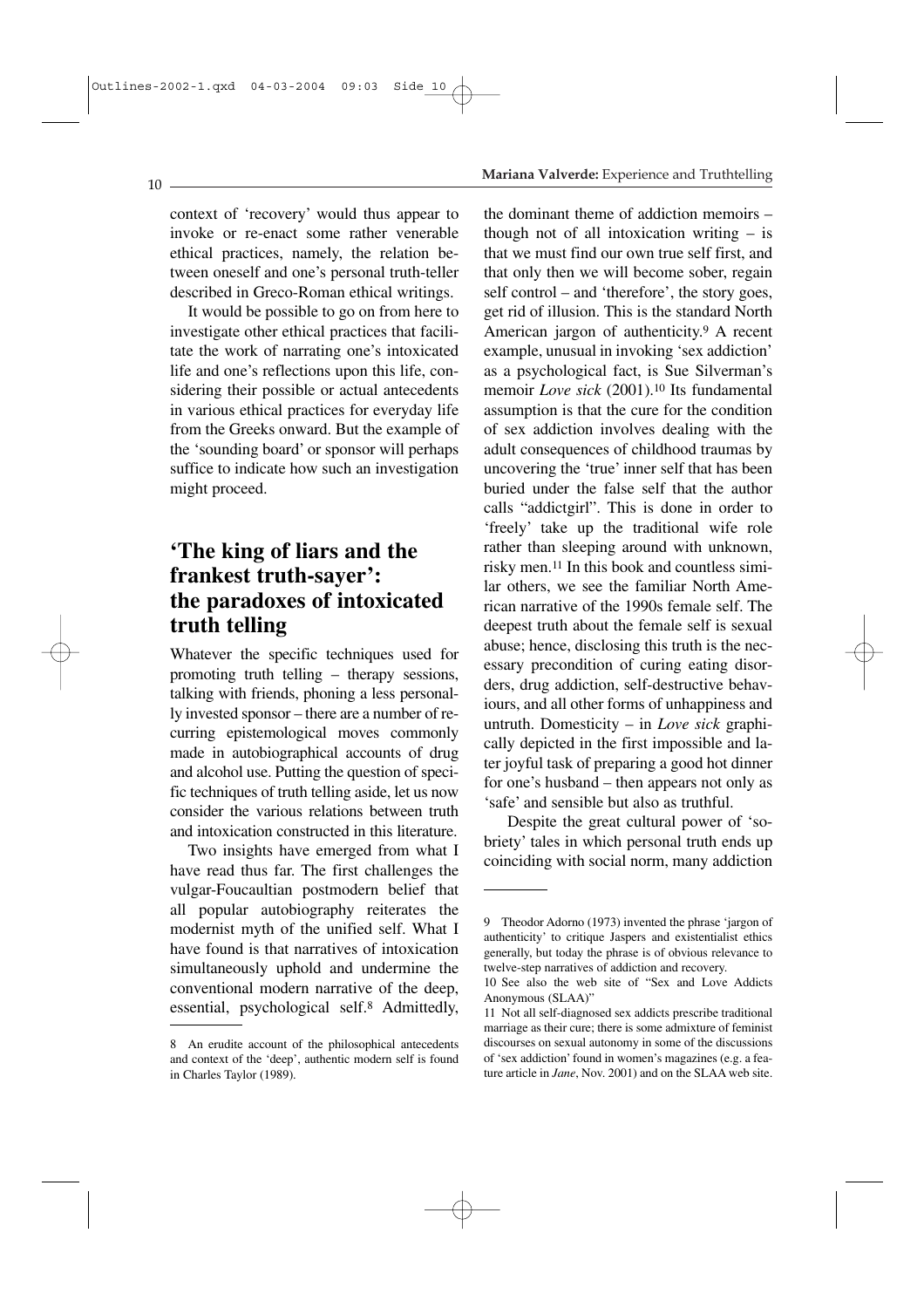autobiographies, even those written by authors who have consciously taken up the 'addict identity', effectively undermine the unified, purposeful, rational-choice but somehow also spiritual self of recovery/sobriety narratives. Those who are good writers – like Sue Silverman – cannot help but describe the 'unsafe' excesses of the past so evocatively as to create a distinct pleasure and frisson in the reader. This is a paradoxical effect that I previously documented in the AA ethnography, in what women members saw as the tendency of some men's first-person "drunkalogues" to unwittingly romanticise drinking. Aside from the effects of this familiar problem of peer support groups – that is, the unconscious glorification of the dangerous but exciting times of the addicted past – some autobiographical texts explicitly abandon the moralism of the recovery narrative altogether, promoting instead the view that there is no true self anyway, that the world is indeed chaotic, that life is unjust and there are no real truths. The portrayal of the Scottish drug world in *Trainspotting* is a well-known example of this antitruth discourse, and its popularity shows that the anarchic meaningless lives described by William Burroughs were not confined to the sixties – although today normlessness is more likely to be deplored and associated with crime rather than celebrated and associated with art.

While in its more extreme form this genre is uncommon today, traditional values and norms are often deconstructed even in texts that set out to document the road from perdition to safety and normalcy. Sometimes writers clearly intend to show the reader how degraded they or their friends were when they were in the grip of addiction, but, perhaps because it is difficult to portray oneself or close friends completely unsympathetically, the characters' tendency to tell lies, steal drugs, neglect their responsibilities, and so on, do not always come across as unambiguously bad.

At other times, the point is made that habits of order and self-discipline are paradoxically necessary for engaging in a life of excess and abandon, since it takes a great deal of forethought and organisation to get and consume illegal drugs without being caught<sup>12</sup>. Reflecting on the coexistence of psychic abandon and rational planning in the illicit drug user can lead to the larger philosophical point that the same person can have several selves, or a variety of 'flows' and 'folds', as Deleuze would say, without any one of them emerging as the authentic one.

We see, therefore, that 'the self' that is so eulogised and sought after in 'recovery' narratives is more precarious than it seems, particularly if we look at the actual effects of autobiographical writing practices rather than at whatever theory the author formally espouses. Let us then continue the inquiry into truth-telling in intoxication narratives, but focussing now not so much on the self but rather on the relation between the substance in question and truth. Here, we again see a paradox, a contradictory relation. The paradox that emerges from looking at different accounts of the relation between drug use and 'truth telling' is that consuming such substances as alcohol or Ecstasy is *both* a means to get at the real personal truth *and* a way of hiding from oneself, continuing the deception – as they often say, "living a lie".

Sometimes these two poles are presented as temporally separated. The addict, presented as existing in the past, used to believe that drug use leads to truth, but the person in recovery, in the last chapter of the book, has la-

- 11

<sup>12</sup> In her heroin memoir Ann Marlowe states: "what is a [drug] habit but self-discipline? Most people don't have the capacity for it" (1999, p 159). Other writers do not draw this conclusion, but their descriptions of the complicated purposeful activity of seeking out drugs, especially illegal ones, confirm Marlowe's point.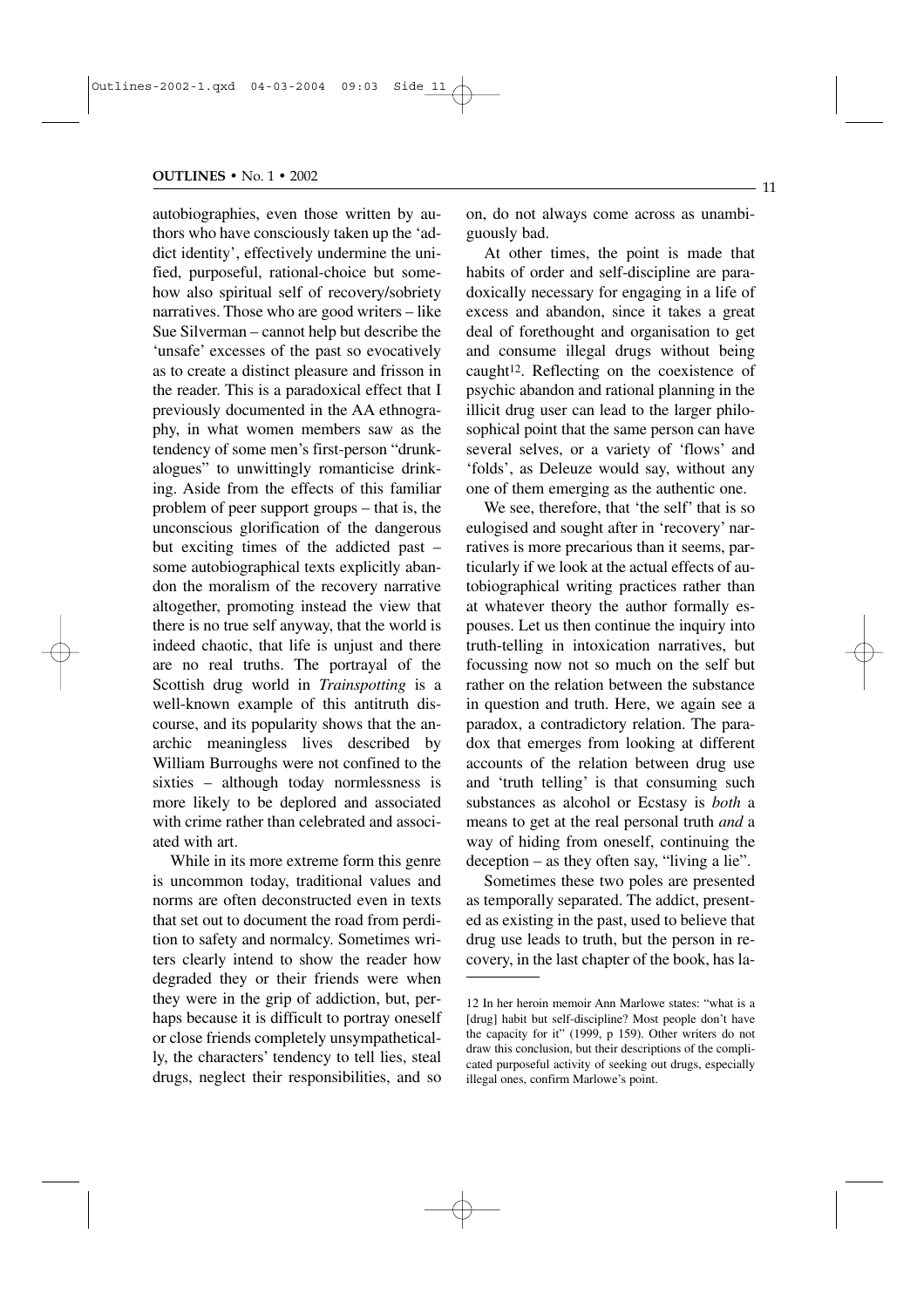#### **Mariana Valverde:** Experience and Truthtelling

boriously learned that alcohol/drugs casts a veil of deception and is based on continual lying, and that sobriety is the necessary condition of personal truth. This is the convention used by AA members to tell their stories, of course, and it is common in cocaine and heroin narratives. But some accounts perceptively note that the substance in question can be seen *simultaneously* as a truth serum and a Great Liar.

Some 19th century opiate literature developed this paradoxical view of what Coleridge famously called "the milk of paradise". But my favourite account of the paradoxical relationship of truth to drugs comes from a text written in the US several decades before the emergence of AA by the American working-class hero and journalist Jack London. The title is *John Barleycorn*, which during temperance times was a nickname for alcohol, whisky especially. This is how London, himself a great practitioner of working-class liquid male bonding, describes the dialectic of truth and falsehood in drinking: "He [Barleycorn] is the king of liars. He is the frankest truth-sayer. He is the august companion with whom one walks with the gods. He is also in league with the Noseless One. His way leads to truth naked, and to death. He gives clear vision, and muddy dreams. He is the enemy of life, and the teacher of wisdom beyond life's vision." (1913, 4-5).

The first part of the dialectic is re-enacted every time that we choose to take someone out for a hard drink so they'll spill the beans, tell us the 'real' truth. And this truth-telling dimension of drugs/alcohol has of course a great literary support in the 'doors of perception' narrative mentioned above. This narrative – which usually forms part of a larger Romantic or neoromantic account of life and truth – holds that everyday life is an impoverished version of reality; that normal perception filters out a large part of the experiential, emotional, psychological, and epistemological spectrum, and that while it is necessary to live in this half-aware, halfasleep state to go to work and get on with one's life, it is imperative for those special people who seek the whole truth to go beyond everyday routine to seek a higher, more cosmic, truth – whether by smoking opium or having a whisky with a friend or taking an ecstasy pill at a party. A good example of this genre is found in a quote from Terence McKenna, a proponent of psychedelic truth:

For the shaman, the cosmos is a tale that becomes true as it is told and as it tells itself... This is why the shaman is the remote ancestor of the poet and artist... The ultimate wellsprings of this creativity as hidden in the mystery of language... Only by gaining access to the transcendent Other can those patterns of time and space and our role in them be glimpsed.<sup>13</sup>

This narrative assumes that truth exists objectively, out there, in the cosmos and/or in the deepest recesses of the souls of the enlightened few. Psychoactive substances reveal it, by dissolving the layers of convention, inhibition, and custom. Humans seek truth, in the universe, in their own soul, and in a grain of sand – but they are not presented as actively, historically, constructing truth.14

A recent genre promoting this Romantic view of a pre-given, static, beautiful truth about humanity is Ecstasy narratives. Although some accounts treat Ecstasy as just another dreadful drug of addiction and brain dysfunction, other accounts emphasise that this drug stimulates perception and sensation without causing hallucinations. You see the world as it really is: you just feel better about being in it. It is also said that the drug (by

 $12<sub>12</sub>$ 

<sup>13</sup> McKenna quoted in David Lenson (1995). The chapter in which this quote is found, 'Acid metaphysics', is a good account of this genre.

<sup>14</sup> See Charles Taylor (1989), chapter 21, 'The expressivist turn'.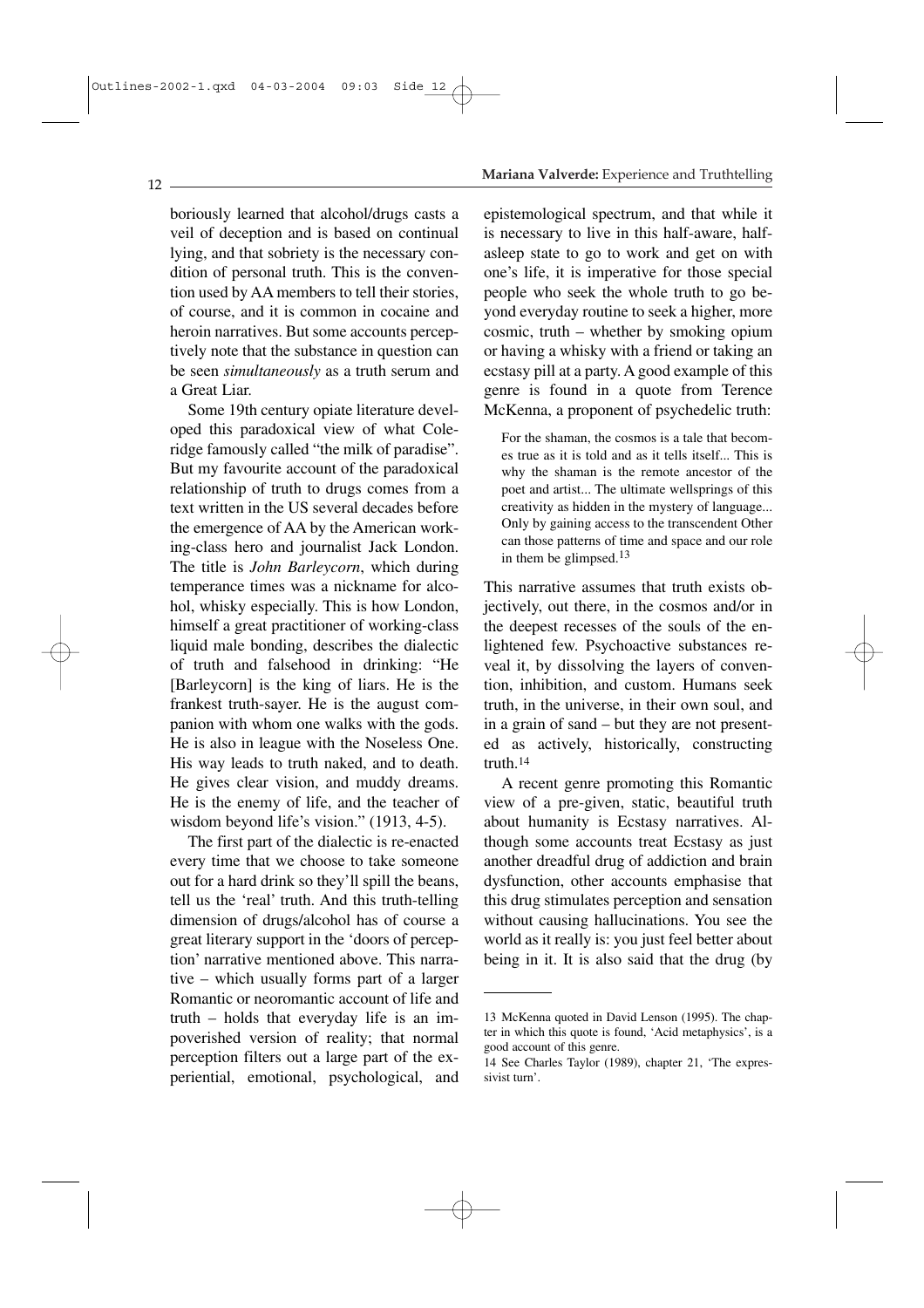contrast to cocaine) does not lead to wild sex, but rather to a cosmic feeling of oneness with one's fellow partiers. In some leftwing accounts, this is loosely connected to antiglobalization movements. Ecstasy is presented as the opposite of the sovereign individual of capitalism by praising the fact that when under its influence you love everyone but don't want to own anyone sexually. Through its supposed non-distorting enhancement of both perception and sociability, Ecstasy fits the role of the (ethical) truth teller better than LSD or mescaline, which have been touted as truth telling substances but without widespread success.<sup>15</sup>

The consistent advocacy of psychedelic truth is nevertheless rare these days. In North America particularly, the War on Drugs propaganda has few open opponents. The hegemony of the model of self that one could call 'rational-choice sobriety' is sometimes attributed to the machinations of the US government. While the huge sums of money poured into drug "education" by antidrug federal programs are of course not without effect, if we want to go beyond the conspiracy theories popular among proponents of the 'social construction of social problems' school, it may be useful to concentrate not so much on the more extreme claims about instant brain damage and about 'gateway drugs' that can so easily be ridiculed, and focus instead on the ways in which the less extreme antidrug claims of both scientific and educational authorities converge or resonate with cultural trends and ethical practices and ideals that are widely shared by those who are progressive and young as well as those who are older and conservative. The fear of 'losing the self' and losing access to personal truth is hardly a neoconservative monopoly.

According to the very well publicised views of the National Institute for Drug Abuse, whose gigantic, extremely sophisticated web site is replete with appealing color pictures of brains under the influence of various drugs, the consumption of illicit drugs – tranquillisers and other legal psychotropic drugs are rarely mentioned – directly causes deception, misperception, changes in the structure of the brain, and hence, a loss of 'the real self'. The same broadly Puritan theory of the relation between 'luxury' consumption and personal truth is also found, however, in texts that are much less fear-mongering, texts that promote a moderate sociological explanation. In these texts – many of which are not produced by government and hence have greater claims to objectivity – alcohol and/ or drugs are presented not as monocausally involved in loss of self but as associated with the general alienation of today's modern society. Alcohol and drug consumption are read as symptoms of deeper cultural and social problems. Ron Dunselman's Dutch study of drug and alcohol use, *In place of the self*, conveys this soft version of the drug-as-liar trope in its very title. Dunselman, like many drug users who are uneasy about their drug use, believes that in modern times, "the core of our personality, the Self, is increasingly deactivated, and that the drugs – rather than the self – start to determine the interrelationship and cohesion between thinking, feeling, and the will."(1995, 33)16

While this anxiety about modernity as loss of self is widely echoed in drug autobiographies, first-person accounts are less likely than either official discourses or academic studies to make generalizations about all drugs and all drug users. In the accounts I've read thus far, the claim that most clearly

- 13

<sup>15</sup> A number of books now exist documenting 'raves' in Europe and North America, and these often contain perceptive accounts of the popularity of Ecstasy. See also Bruce Eisner (1994).

<sup>16</sup> See also Gregory Bateson's (1973) influential study of 'The cybernetics of the self'.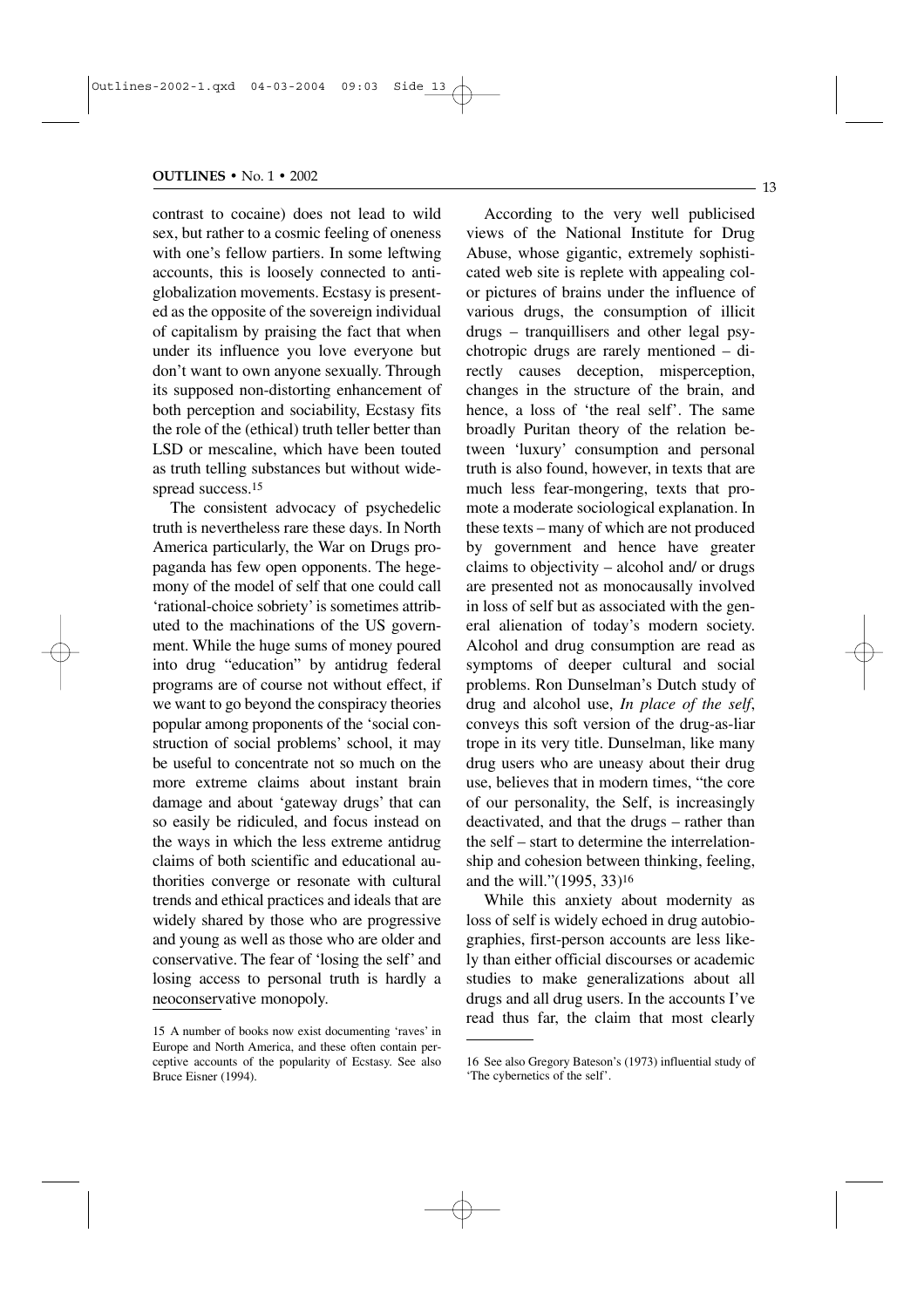distinguishes first-person from 'objectivist' accounts is the distinction made between 'good' and 'bad' uses of psychotropic substances. Authors claim, often by reference to the experiences of themselves and their friends, that in moderate quantities, at the right time, and/or for the right motives, consuming this or that drug can further truth telling, but that this (often, the kind of use practised by the author) is not at all the same as the indiscriminate, purely hedonistic use of drugs by less enlightened others. When taken in excess, or for what the author deems the wrong reasons, drug use becomes the way to loss of truth as well as loss of self.

By allowing that some use of some drugs can further truth telling, these writers distance themselves from the War on Drugs, but they still perpetuate the view that pleasure seeking leads away from truth. Authors are thus able to hold on to both of the extremes of the Barleycorn dialectic. We are told that in moderation, at the right time, drugs – or more often, just certain, healthier drugs – do reveal the real self that is hidden by social convention, by shyness, and by capitalist work habits. On the other hand, if you become a regular/excessive user, or if you abandon marijuana for cocaine (or, in De Quincey's idiosyncratic account, if you start to drink wine rather than eat opium), then the true self will disappear. This popular drug users' game, through which 'good' substances are constructed as truth tellers by contrast to nasty substances that have similar chemical properties but that are said (usually arbitrarily) to lead into falsehood rather than truth was pioneered by the grandfather of intoxicated autobiography, Thomas de Quincey:

### **Mariana Valverde:** Experience and Truthtelling

Wine robs a man of his self-possession: opium greatly invigorates it... Wine constantly leads a man to the brink of absurdity and extravagance; and, beyond a certain point, it is sure to volatilise and to disperse the intellectual energies; whereas opium always seems to compose what has been agitated, and to concentrate what had been distracted.17

Problem substances thus pose a permanent risk to the truth of the self, a risk which can only be managed by certain enlightened, self-governing users – those who will carefully distinguish good from bad drugs, good from bad contexts, and/ or motives for taking drugs, thus accomplishing the separation of intellect-enhancing drug use from what is often dismissively called "hedonism".

For example, David Lenson, who has written a very thoughtful phenomenology of drug use that tries hard to not be moralistic, nevertheless makes a sharp distinction between 'drugs of pleasure' and 'drugs of desire'. The implication is that some drugs are taken out of psychic compulsion, out of an internalised capitalist relentless pressure to consume more, rather than being carefully selected for occasional civilised pleasure. This way of 'drawing the line' is of course ubiquitous in discourses about alcohol: wine is constructed as a civilised drink of pleasure by contrast to vodka or gin, which are assumed to be drugs of compulsion, 'inner slavery', and hence eventual loss of self. This contrast was drawn in an influential representation by Hogarth in the late 18th century, in his famous two pictures featuring a healthy 'Beer Street' of prosperity and domesticity versus the vice-ridden 'Gin Lane'.

By separating out different modes of consumption in what are usually arbitrary ways

<sup>17</sup> T De Quincey, 'Confessions of an opium eater', quoted in M Jay (1999, 12). The Confessions, incidentally, don't live up to their name or reputation, since most of the text is concerned with de Quincey's search for literary

fame, and is neither classically confessional nor primarily about opium taking. But the title has made subsequent generations of drug users imagine the text as an inspiration for their own writings.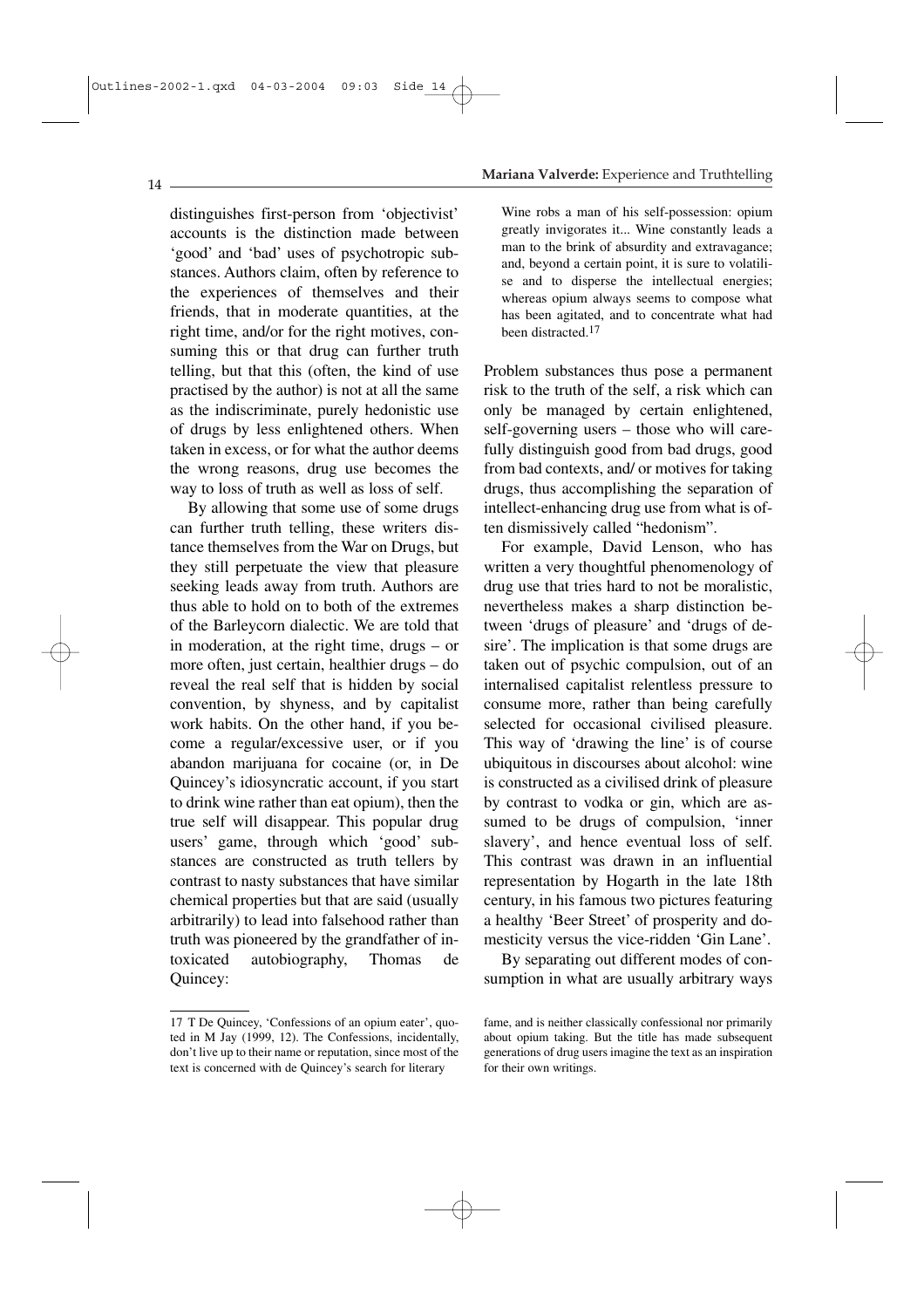– often through the deployment of existing prejudices about class and through triggering current ideas about the 'character' of the drugs themselves – a wide range of non-American, non-abstentionist discourses are able to maintain the Barleycorn dialectic alive and well.18

The variety of relations between the self, truth, and problematic consumption constructed in drug autobiography may help to explain the popularity of this genre. We are all fascinated by dramatic re-enactments of the basic modern story about the loss (or near loss) of self – a loss always associated with the loss of truth – and the always precarious and often heroic recovery of true self. Dynastic tales of murder and incest helped the Greeks to re-enact and overcome the trauma that Walter Benjamin (1970) called the "founding" violence at the heart of the law of the police. Today, by contrast, we are less likely to work on our selves by recourse to tales of family, lineage, or nation. We are more likely to look for tales about a classless and stateless 'deep' self. These tales are fascinating because of the longevity of the minority view that 'the milk of paradise' can act as a truth serum, as opening doors of perception that are usually closed. Perhaps more radically, the genre also raises the frightening possibility (a possibility that is usually raised only to be quickly buried) that the quest for true self is pointless because there is no self, just a bundle of perceptions and more or less random choices.

### **Addiction as a disease of temporality**

If on occasion drug autobiography challenges the 'True Self' paradigm by negating it, the genre sometimes goes beyond simple anarchistic negation, providing instead an alternative to the hallowed western narrative of 'the self, the will, and the truth' that people like Ron Dunselman take so much for granted. One such alternative will be considered here by way of concluding this talk, with the proviso that there are probably a variety of other alternative constructions of self and truth that have yet to be identified and analysed.

As against the traditional view that addiction is a disease not only of the self but of the will more specifically, some narratives suggest that what is experienced as 'addiction' is not so much a fragmentation or dysfunction of the self and the will but rather a less personal, non-psychological dysfunction or disorganisation of temporality. Addiction can be felt, in other words, as a disease of time. Although some accounts, for example David Lenson's, subsume the perceived problem in temporality under an assumed psychological condition suffered only by addicts,19 other accounts suggest that the indeterminacies of modern temporality are more cultural than psychological. My favourite reflection on 'addiction' as a useful way of managing the task of organising one's time is the antipuritan text of Richard Klein's book on smoking, *Cigarettes are sublime* (1993)*.* Klein points out that smoking may now be experienced as an inner slavery or subservience to nicotine, but it was experienced in the 1940s-1960s as

<sup>18</sup> I owe some of these insights to conversations about representations of alcohol with Pat O'Malley and with Daniel Robinson.

<sup>19 &</sup>quot;Addiction can be defined as the chronic atomization of consciousness by drugs or by some other time-splitting obsession." Addiction is "a condition that resists change... Under such repetition, cognition is dulled and ethics frayed..." (Lenson, 1995, p. 35 and p. 47).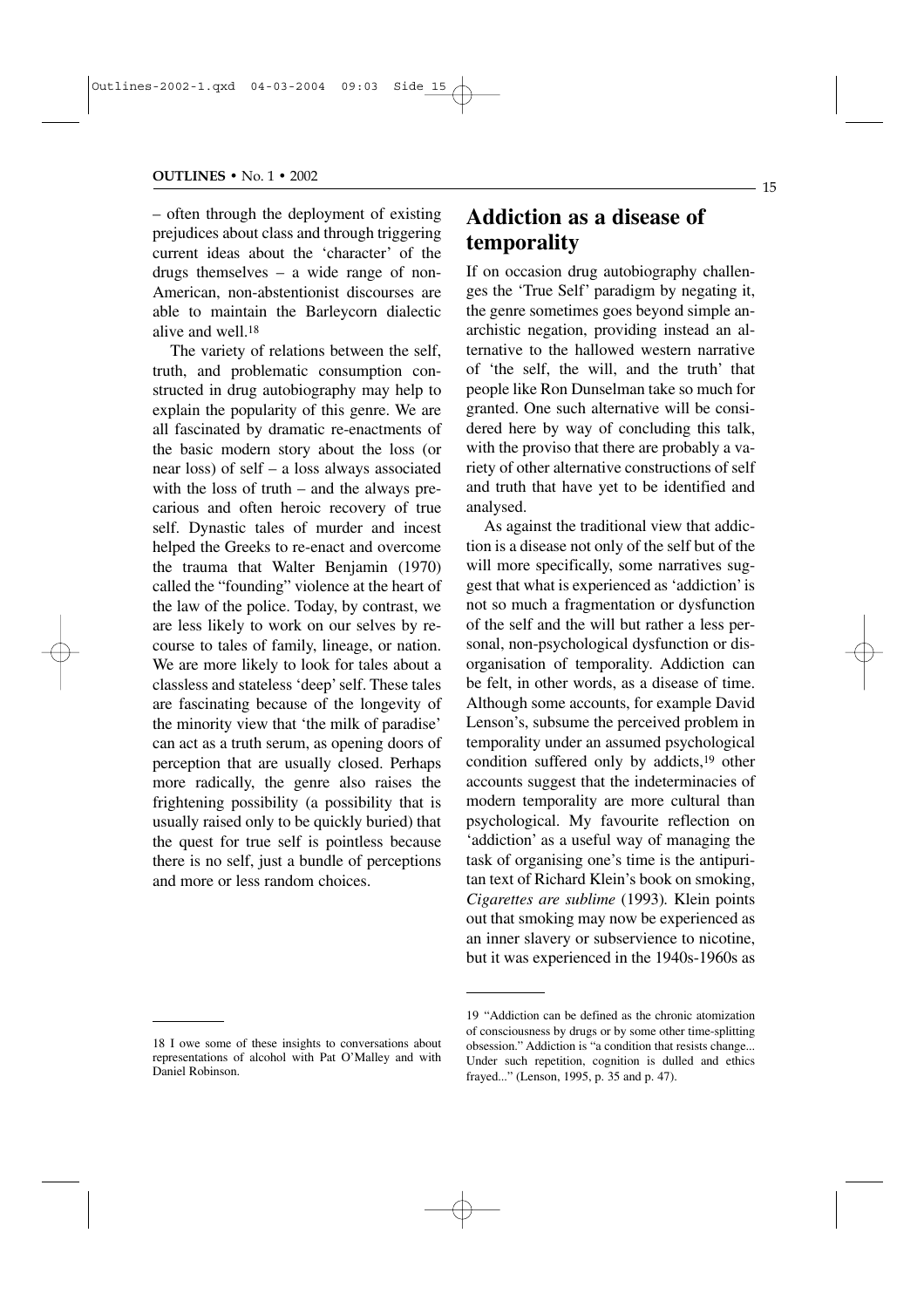a way of punctuating the day and the evening through a pleasurable and aesthetic activity that, more than anything, served to mark and specify time in an elegant manner. Humphrey Bogart may look to us as if he was enacting on camera his addiction to the drug that would kill him. But that is not how either he or other smokers of the 1940s defined their relationship to the concrete object 'the cigarette', a non-functional, purely pleasurable object which they would never have subsumed under pharmacocentric abstractions like 'nicotine' or 'tobacco'.

An interesting source of ideas about how drug use is a way of marking time non-industrially, and thus a useful technique for organising life in a post-industrial world without recourse to the factory clock, is Ann Marlowe's heroin memoir. "Nonusers wonder why junkies with serious habits don't see the absurdity of arranging their whole day around their need for heroin, but they've got it the wrong way around. One reason people become junkies is to find some compelling way of arranging their lives on an hour to hour basis. Addiction responds to ruptures in traditional chronology..." (1999, p. 57).

While she participates to some extent in the American view that addicts have or are a particular kind of self, she simultaneously offers the view that it is cultural and historical factors that lead to the generalised feeling of structurelessness felt particularly poignantly by those who are young and have few responsibilities. This feeling can be addressed and managed by the practices of drug buying and consuming and by the adoption of a certain cycle of highs and lows. This is presented non-judgementally as a way of marking time qualitatively as well as quantitatively.

If we consider this experience of drug use as facilitating the management of time in a way that connotes pleasure and elegance rather than alienated labour – and in particu-

#### **Mariana Valverde:** Experience and Truthtelling

lar if we detach it from the 'addictive personality' theory to which it's often tethered – we can see that there are ways of understanding drug and alcohol use that go beyond the categories of truth and falsehood, authenticity and deception. The person who is adrift temporally may not need to go into psychoanalysis to regain the lost self. That person simply needs a satisfying way of organising time – something which is implicitly acknowledged in the military insistence on rigid schedules in residential treatment programs. Is getting up early every day perhaps more important for 'treatment' than the chemical qualities of the methadone or the therapeutic skills of the counsellors?

The dilemmas of temporality in industrial and post-industrial lives are also crucial in Alcoholics Anonymous and other twelvestep programs. What is probably the most often verbalised slogan of AA, "One day at a time", does not involve making up a rigid, military, disciplined self that is coherent across different days: it is often used by AA members in a pragmatist/empiricist manner to do whatever it takes to remain sober that day and that day only, which means one is a different person from day to day. The alcoholic of AA of course sees him- or herself as an alcoholic all the time, forever. But it is interesting that despite that theory of the self, the practice of repeating and giving meaning to very flexible slogans like 'One day at a time' enables people to construct an ad hoc, temporary, situated self that need not survive into the future. While many treatment programs officially believe that in reorganising time people are rebuilding their unified true self, the actual practices sometimes indicate that more flexible, less 'deep' and permanent, and more situational selves are being built and discarded and modified with amazing rapidity. And if restructuring temporality does not have to involve shoring up the humanist bourgeois self, truth telling may be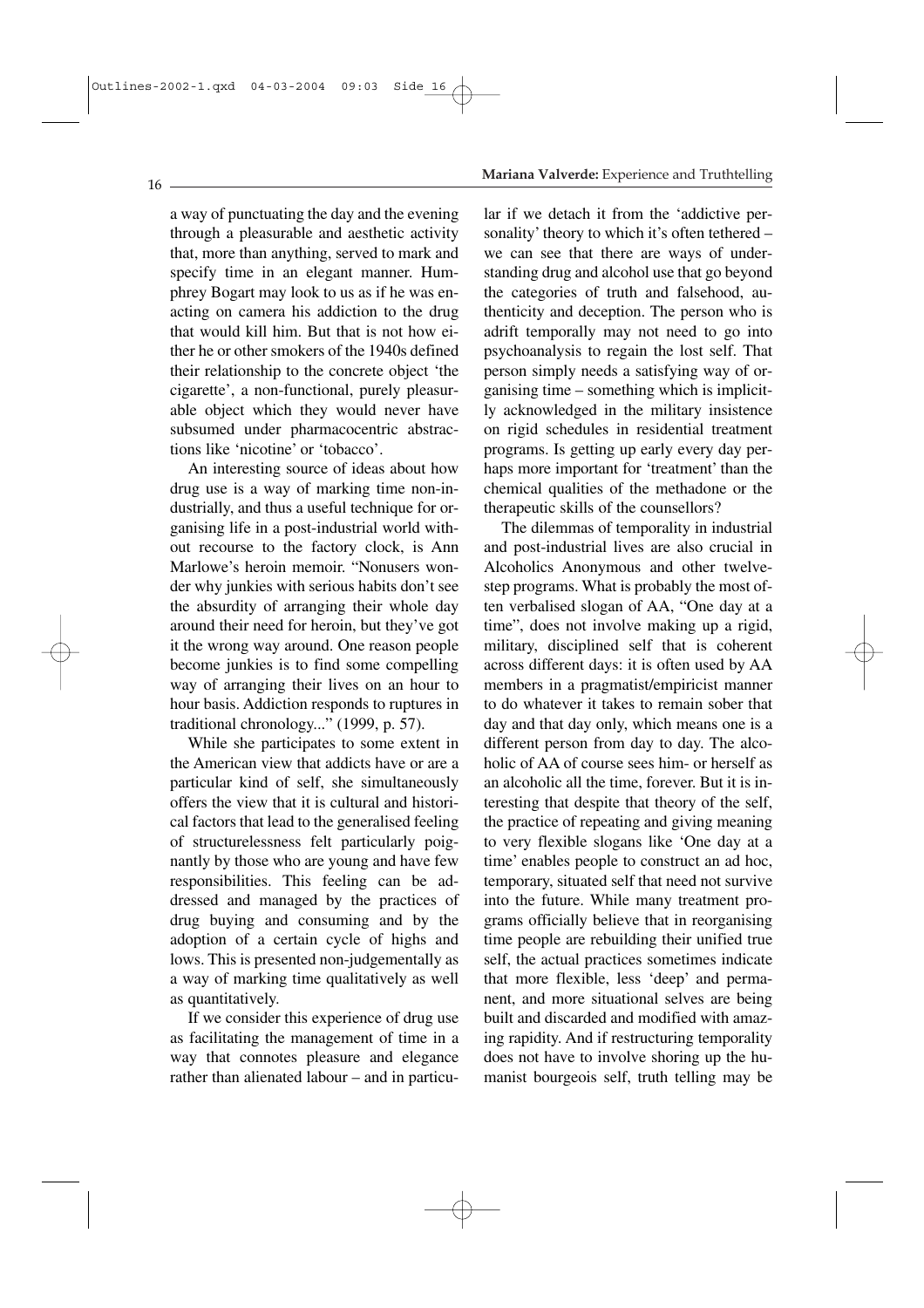more than the production of a confessional narrative of the deep, essential self. It may also work as a strategy with no fixed endpoint, a technique for promoting provisional, relational truths about people, their desires, and their habits.

### **Conclusion: Addiction and postmodern ethical practices**

The thoughtful two-volume study of Alcoholics Anonymous undertaken by N.K. Denzin suggests that what Jack London describes as the experience of being driven to drink past the point of pleasure, what he sometimes calls "the white logic" of John Barleycorn, is "a disease of time."(1987, vol. 2, p. 20). But Denzin incorporates and subordinates this insight to the 'recovery' paradigm, which he accepts uncritically. For him, then, sobriety is all about restoring natural cycles – the natural temporality of the true self.

For those drinkers or drug users who have stopped believing in anything like a natural temporality or a natural healthy self, however, some of the experiences that go under the name of 'addiction' may be usefully described as related to dysfunctions or breaks in temporality, but not in such a way as to suggest that there is any natural temporality to which one can somehow return. Instead, writers like Ann Marlowe suggest that sobriety is the hard work of actively constructing a cycle, a temporality, a schedule, from scratch – building a world for a not particularly natural and not particularly coherent self.

There is a very rich variety of practices of the self and ideas about the self, about consuming problem substances, and about temporality and subjectivity, in the archive of first-person accounts of drug and alcohol use. Each of the ethical practices developed by these writers – the practices of drinking and drug consumption as much as the practices of sobriety – are ways of working upon the self, partly by inward reflection and examination and partly through intersubjective techniques such as talking with friends or 'sponsors'. And all of these ethical practices are also practices of truth. Lumping them all together under the dismissive label 'confessional' prevents us from understanding the very different ways in which 'the self' and 'truth telling' work in popular accounts of drug and alcohol use and addiction. It is time for postmodern theory to take a more humble attitude toward first-person narratives in general and intoxicated autobiographies in particular. If we are different from Plato in part because we do not accept that some select few, the philosophers, have a privileged access to the world of Ideas – if we are all in the cave of shadows together – then it makes sense to look around and learn from everyone who is in the cave with us, seeing how they, and we, are trying to cope with the fact that nowadays most of us do know that truth telling can only happen from a specific place within the cave.

### **References**

- Adorno, T. 1973. *The Jargon of Authenticity*. Chicago: Northwestern University Press.
- Bateson, G. 1973. The Cybernetics of 'Self'. A Theory of Alcoholism. In: *Steps to an Ecology of Mind*. Frogmore, St. Albans: Paladin, 280-304.
- Benjamin, W. 1970. Critique of Violence. In *Reflections*. New York: Vintage.
- de Certeau, M. 1984. *The practice of everyday life.* Berkeley: University of California Press.
- Deleuze, G. 1991. *Empiricism and subjectivity: an essay on Hume*'*s theory of human nature* (Transl. C Boundas). New York: Columbia University Press.

- 17